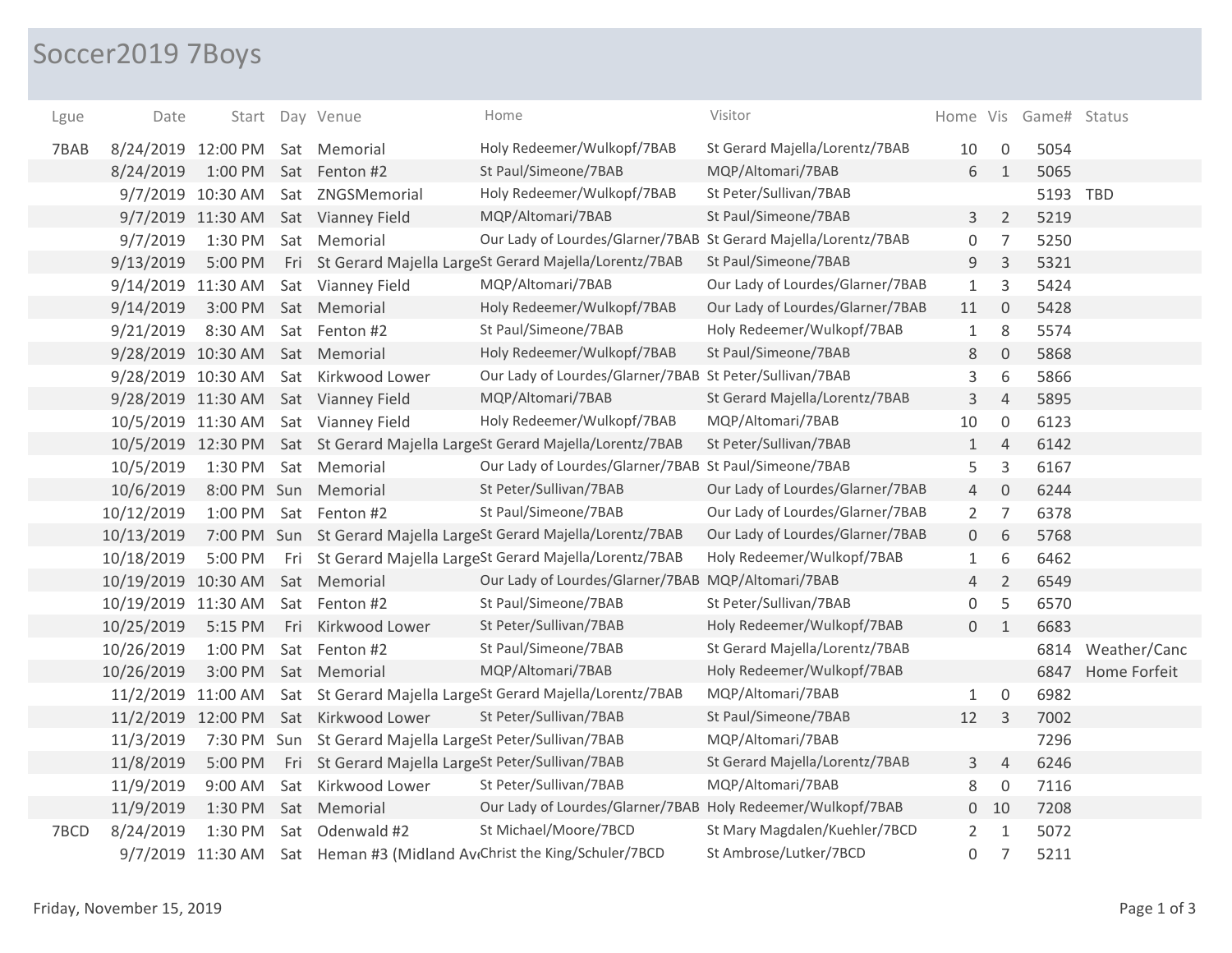| Lgue | Date                |                       |     | Start Day Venue                     | Home                                                               | Visitor                           |                |                | Home Vis Game# Status |                   |
|------|---------------------|-----------------------|-----|-------------------------------------|--------------------------------------------------------------------|-----------------------------------|----------------|----------------|-----------------------|-------------------|
| 7BCD | 9/7/2019            | 12:00 PM Sat Memorial |     |                                     | Holy Redeemer/Ziegler/7BCD                                         | St Michael/Moore/7BCD             | 0              | 5              | 5224                  |                   |
|      | 9/7/2019            | 2:00 PM               |     |                                     | Sat St Gerard Majella LargeSt Gabriel/Sonderman/7BCD               | St Mary Magdalen/Kuehler/7BCD     | $\overline{7}$ | 2              | 5266                  |                   |
|      | 9/14/2019           | 8:00 AM               |     | Sat Lindenwood                      | St Mary Magdalen/Kuehler/7BCD                                      | St Margaret of Scotland/Agniel/7B | 0              | 6              | 5335                  |                   |
|      | 9/14/2019           | 9:00 AM               |     | Sat Odenwald #2                     | St Michael/Moore/7BCD                                              | St Cecilia/Pena/7BCD              | 4              | 2              | 5355                  |                   |
|      | 9/14/2019           | 10:30 AM              |     | Sat Memorial                        | St Margaret of Scotland/Agniel/7B                                  | Holy Redeemer/Ziegler/7BCD        | $\overline{2}$ | 5              | 5400                  |                   |
|      | 9/14/2019           | 2:00 PM               |     | Sat Lindenwood                      | St Gabriel/Sonderman/7BCD                                          | Christ the King/Schuler/7BCD      | 3              | 3              | 5474                  |                   |
|      | 9/21/2019           | 8:30 AM               |     |                                     | Sat ZNGSHeman #3 (MidlarChrist the King/Schuler/7BCD               | St Cecilia/Pena/7BCD              |                |                |                       | 5575 Home Canc    |
|      | 9/21/2019           | 9:30 AM               |     | Sat Lindenwood                      | St Margaret of Scotland/Agniel/7B                                  | St Michael/Moore/7BCD             | $\mathbf{2}$   | $\overline{4}$ | 5600                  |                   |
|      | 9/21/2019           | 10:30 AM              |     | Sat Kirkwood Lower                  | St Peter/Moritz/7BCD/H                                             | Holy Redeemer/Ziegler/7BCD        | 4              | $\overline{4}$ | 5630                  |                   |
|      | 9/21/2019           | 1:30 PM               |     | Sat Memorial                        | St Ambrose/Lutker/7BCD                                             | St Gabriel/Sonderman/7BCD         | 4              | 5              | 5692                  |                   |
|      | 9/22/2019           |                       |     | 1:00 PM Sun Kirkwood Lower          | St Peter/Moritz/7BCD/F                                             | St Mary Magdalen/Kuehler/7BCD     | $2^{\circ}$    | 6              | 5744                  |                   |
|      | 9/27/2019           | 8:00 PM               | Fri | Memorial                            | Holy Redeemer/Ziegler/7BCD                                         | St Gabriel/Sonderman/7BCD         | 1              | 3              | 5783                  |                   |
|      | 9/28/2019           | 9:00 AM               |     | Sat Lower Wehner                    | Holy Redeemer/Ziegler/7BCD                                         | St Cecilia/Pena/7BCD              | 6              | $\overline{4}$ | 5811                  |                   |
|      | 9/28/2019           | 12:00 PM              |     | Sat Lower Wehner                    | St Gabriel/Sonderman/7BCD                                          | St Margaret of Scotland/Agniel/7B | 3              | 7              | 5903                  |                   |
|      | 9/28/2019           | 2:00 PM               |     | Sat Lindenwood                      | St Ambrose/Lutker/7BCD                                             | St Peter/Moritz/7BCD/F            | 8              | $\mathbf{0}$   | 5946                  |                   |
|      | 9/28/2019           | 4:10 PM               |     | Sat Kirkwood Lower                  | St Peter/Moritz/7BCD/H                                             | St Margaret of Scotland/Agniel/7B | 0              | 4              | 5974                  |                   |
|      | 9/29/2019           |                       |     | 12:00 PM Sun Lower Wehner           | St Mary Magdalen/Kuehler/7BCD                                      | Christ the King/Schuler/7BCD      | 6              | $\overline{4}$ | 5980                  |                   |
|      | 10/4/2019           | 6:00 PM               | Fri | Berra                               | St Ambrose/Lutker/7BCD                                             | St Mary Magdalen/Kuehler/7BCD     | 4              | $\overline{4}$ | 6013                  |                   |
|      | 10/5/2019           |                       |     |                                     | 8:30 AM Sat Heman #3 (Midland Av(St Gabriel/Sonderman/7BCD         | St Cecilia/Pena/7BCD              |                |                | 6040                  |                   |
|      | 10/5/2019           | 12:00 PM              |     | Sat Memorial                        | Holy Redeemer/Ziegler/7BCD                                         | St Mary Magdalen/Kuehler/7BCD     | $\mathbf{2}$   | 3              | 6131                  |                   |
|      | 10/5/2019           | 12:30 PM              |     | Sat Lindenwood                      | St Margaret of Scotland/Agniel/7B                                  | St Peter/Moritz/7BCD/F            | $7^{\circ}$    | $\mathbf{1}$   | 6140                  |                   |
|      | 10/5/2019           | 1:30 PM               |     | Sat Berra                           | St Ambrose/Lutker/7BCD                                             | St Michael/Moore/7BCD             | 3              | $\mathbf{1}$   | 6165                  |                   |
|      | 10/12/2019          | 8:00 AM               |     | Sat Lindenwood                      | St Cecilia/Pena/7BCD                                               | St Margaret of Scotland/Agniel/7B | 1              | 6              | 6265                  |                   |
|      | 10/12/2019          | 12:00 PM              |     | Sat Odenwald #2                     | St Michael/Moore/7BCD                                              | Christ the King/Schuler/7BCD      | $\overline{2}$ | $\mathbf{1}$   | 6361                  |                   |
|      | 10/12/2019          | 12:00 PM              |     | Sat Lower Wehner                    | St Margaret of Scotland/Agniel/7B                                  | St Ambrose/Lutker/7BCD            | $\overline{2}$ | 3              | 6359                  |                   |
|      | 10/12/2019          | 1:30 PM               |     | Sat Kirkwood Lower                  | St Peter/Moritz/7BCD/F                                             | St Gabriel/Sonderman/7BCD         | 1              | $\overline{4}$ | 6388                  |                   |
|      | 10/18/2019          | 7:30 PM               |     | Fri Berra                           | Christ the King/Schuler/7BCD                                       | St Margaret of Scotland/Agniel/7B | $\overline{4}$ | $\mathbf{1}$   | 6473                  |                   |
|      | 10/19/2019          | 9:30 AM               |     | Sat Lindenwood                      | St Cecilia/Pena/7BCD                                               | St Ambrose/Lutker/7BCD            | $\overline{2}$ | 0              | 6520                  |                   |
|      |                     |                       |     | 10/19/2019 10:30 AM Sat Odenwald #2 | St Michael/Moore/7BCD                                              | St Gabriel/Sonderman/7BCD         | 3              | 3              | 6550                  |                   |
|      | 10/19/2019 10:30 AM |                       |     | Sat Kirkwood Lower                  | St Mary Magdalen/Kuehler/7BCD                                      | St Peter/Moritz/7BCD/F            | 2              | 5              | 6548                  |                   |
|      | 10/19/2019 11:30 AM |                       |     |                                     | Sat Heman #3 (Midland AvtHoly Redeemer/Ziegler/7BCD                | Christ the King/Schuler/7BCD      | 0              | 3              | 6572                  |                   |
|      | 10/25/2019          | 6:45 PM               | Fri | Kirkwood Lower                      | St Peter/Moritz/7BCD/F                                             | St Michael/Moore/7BCD             | 1              | 0              | 6687                  |                   |
|      | 10/26/2019          | 11:30 AM              |     |                                     | Sat Heman #3 (Midland Av <sub>t</sub> Christ the King/Schuler/7BCD | St Peter/Moritz/7BCD/H            |                |                |                       | 6785 Weather/Canc |
|      | 10/26/2019          | 2:00 PM               |     | Sat Lindenwood                      | St Cecilia/Pena/7BCD                                               | St Margaret of Scotland/Agniel/7B |                |                |                       | 6834 Weather/Canc |
|      | 10/26/2019          | 3:00 PM               |     | Sat Berra                           | St Ambrose/Lutker/7BCD                                             | Holy Redeemer/Ziegler/7BCD        |                |                |                       | 6845 Weather/Canc |